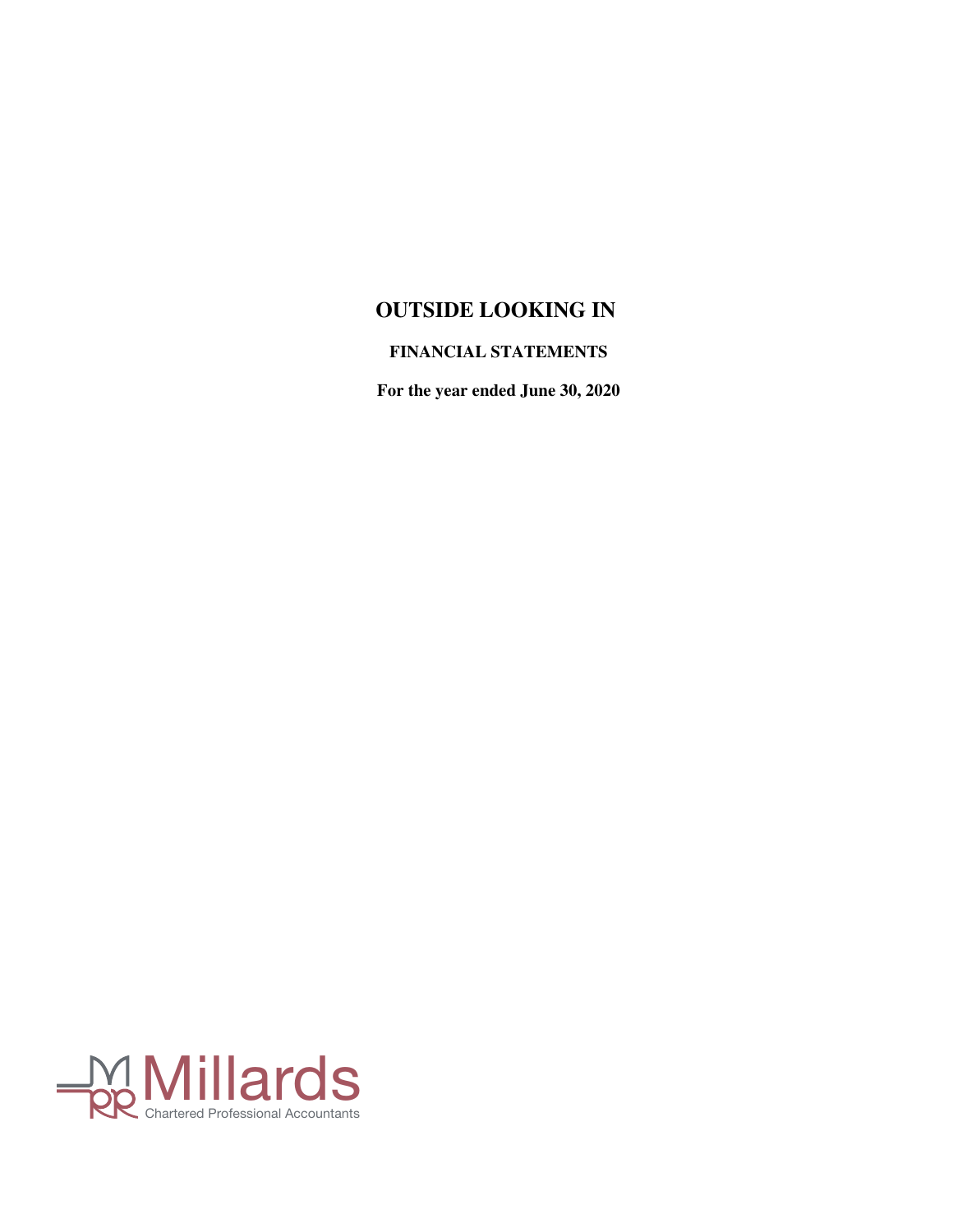## **For the year ended June 30, 2020**

## **INDEX**

Page INDEPENDENT AUDITORS' REPORT 1 - 2 FINANCIAL STATEMENTS Statement of Financial Position 3 Statement of Operations and Changes in Net Assets 4 Schedule of Expenses 5 Statement of Cash Flows 6 Notes to the Financial Statements 7 - 10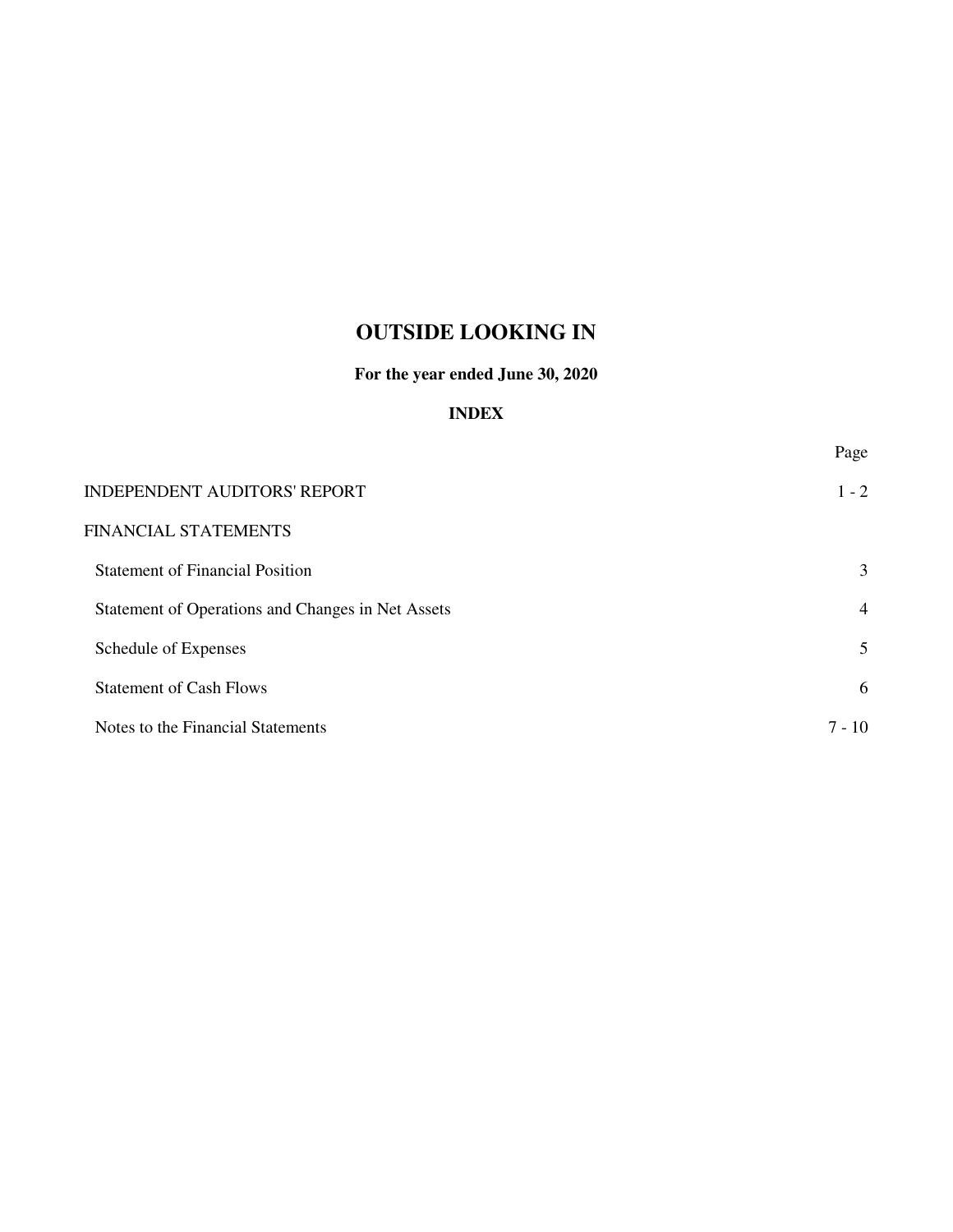

P.O. Box 367, 96 Nelson Street Brantford, Ontario N3T 5N3 Telephone: (519) 759-3511 Facsimile: (519) 759-7961

# **INDEPENDENT AUDITORS' REPORT**

To the Board of Directors of **Outside Looking In**

#### **Opinion**

We have audited the financial statements of Outside Looking In (the 'Organization'), which comprise the statement of financial position as at June 30, 2020, and the statements of operations and changes in net assets and cash flows for the year then ended, and notes to the financial statements, including a summary of significant accounting policies.

In our opinion, the accompanying financial statements present fairly, in all material respects, the financial position of the Organization as at June 30, 2020, and the results of its operations and its cash flows for the year then ended in accordance with Canadian accounting standards for not-for-profit organizations.

#### **Basis for Opinion**

We conducted our audit in accordance with Canadian generally accepted auditing standards. Our responsibilities under those standards are further described in the Auditor's Responsibilities for the Audit of the Financial Statements section of our report. We are independent of the Organization in accordance with the ethical requirements that are relevant to our audit of the financial statements in Canada, and we have fulfilled our other ethical responsibilities in accordance with these requirements. We believe that the audit evidence we have obtained is sufficient and appropriate to provide a basis for our opinion.

#### **Other Matter**

Our audit opinion on the financial statements for the year ended June 30, 2019 was modified with respect to revenue from the general public in the form of donations and other fundraising.

#### **Responsibilities of Management and Those Charged with Governance for the Financial Statements**

Management is responsible for the preparation and fair presentation of these financial statements in accordance with Canadian accounting standards for not-for-profit organizations, and for such internal control as management determines is necessary to enable the preparation of financial statements that are free from material misstatement, whether due to fraud or error.

In preparing the financial statements, management is responsible for assessing the Organization's ability to continue as a going concern, disclosing, as applicable, matters relating to going concern and using the going concern basis of accounting unless management either intends to liquidate the Organization or to cease operations, or has no realistic alternative but to do so.

Those charged with governance are responsible for overseeing the Organization's financial reporting process.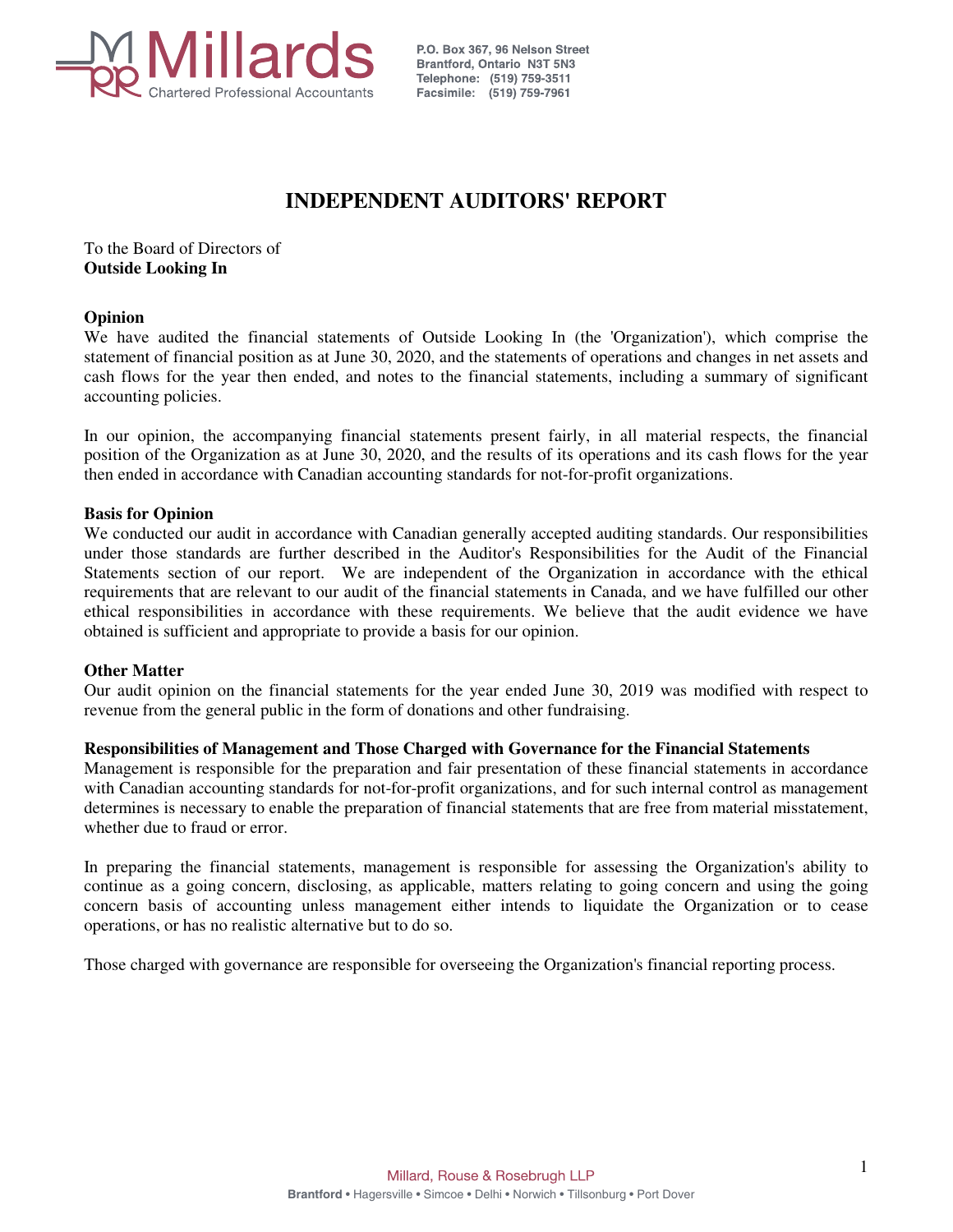#### **Auditors' Responsibilities for the Audit of the Financial Statements**

Our objectives are to obtain reasonable assurance about whether the financial statements as a whole are free from material misstatement, whether due to fraud or error, and to issue an auditors' report that includes our opinion. Reasonable assurance is a high level of assurance, but is not a guarantee that an audit conducted in accordance with Canadian generally accepted auditing standards will always detect a material misstatement when it exists. Misstatements can arise from fraud or error and are considered material if, individually or in the aggregate, they could reasonably be expected to influence the economic decisions of users taken on the basis of these financial statements. As part of an audit in accordance with Canadian generally accepted auditing standards, we exercise professional judgment and maintain professional skepticism throughout the audit. We also:

- Identify and assess the risks of material misstatement of the financial statements, whether due to fraud or error, design and perform audit procedures responsive to those risks, and obtain audit evidence that is sufficient and appropriate to provide a basis for our opinion. The risk of not detecting a material misstatement resulting from fraud is higher than for one resulting from error, as fraud may involve collusion, forgery, intentional omissions, misrepresentations, or the override of internal control.
- Obtain an understanding of internal control relevant to the audit in order to design audit procedures that are appropriate in the circumstances, but not for the purpose of expressing an opinion on the effectiveness of the Organization's internal control.
- Evaluate the appropriateness of accounting policies used and the reasonableness of accounting estimates and related disclosures made by management.
- Conclude on the appropriateness of management's use of the going concern basis of accounting and based on the audit evidence obtained, whether a material uncertainty exists related to events or conditions that may cast significant doubt on the Organization's ability to continue as a going concern. If we conclude that a material uncertainty exists, we are required to draw attention in our auditors' report to the related disclosures in the financial statements or, if such disclosures are inadequate, to modify our opinion. Our conclusions are based on the audit evidence obtained up to the date of our auditors' report. However, future events or conditions may cause the Organization to cease to continue as a going concern.
- Evaluate the overall presentation, structure and content of the financial statements, including the disclosures, and whether the financial statements represent the underlying transactions and events in a manner that achieves fair presentation.

We communicate with those charged with governance regarding, among other matters, the planned scope and timing of the audit and significant audit findings, including any significant deficiencies in internal control that we identify during our audit.

Willard, house 2 Roseburgh LLP

December 22, 2020 CHARTERED PROFESSIONAL ACCOUNTANTS Brantford, Ontario Licensed Public Accountants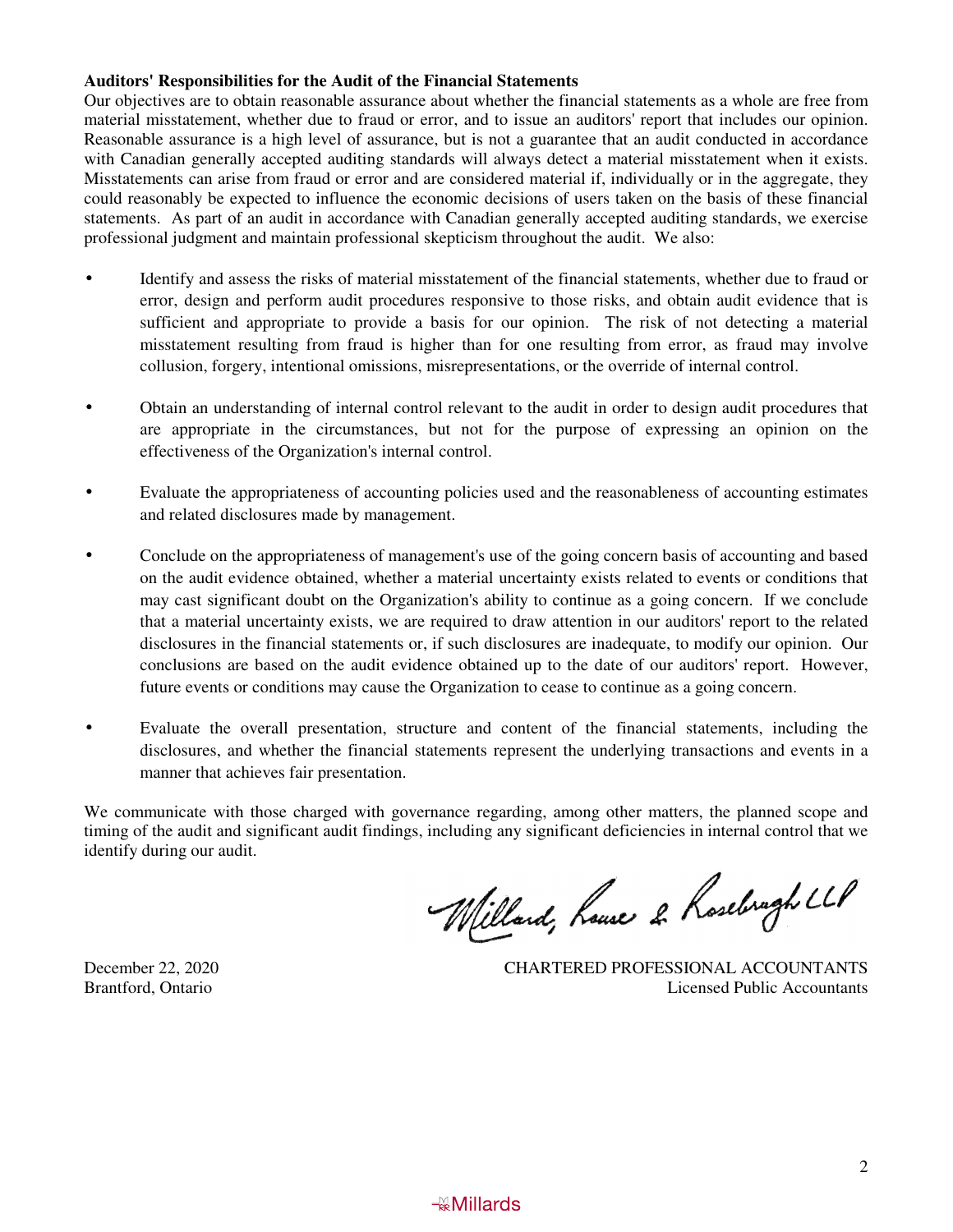## **STATEMENT OF FINANCIAL POSITION**

| As at June 30                                                                                                    | 2020             | 2019             |
|------------------------------------------------------------------------------------------------------------------|------------------|------------------|
| <b>ASSETS</b>                                                                                                    |                  |                  |
| <b>Current Assets</b>                                                                                            |                  |                  |
| Cash and bank                                                                                                    | 734,417          | 225,793          |
| HST recoverable                                                                                                  | 18,990           | 33,218           |
| Accounts receivable                                                                                              | 29,050           | 148,021          |
| Government receivables                                                                                           | 28,719           |                  |
| Prepaid expenses                                                                                                 | 19,009           | 17,323           |
| Inventory                                                                                                        | 28,122           | 28,122           |
|                                                                                                                  | 858,307          | 452,477          |
| <b>Property, Plant and Equipment (Note 3)</b>                                                                    | 12,042           | 12,534           |
|                                                                                                                  |                  |                  |
|                                                                                                                  | 870,349          | 465,011          |
| <b>LIABILITIES</b><br><b>Current Liabilities</b><br>Accounts payable and accrued liabilities<br>Deferred revenue | 47,812<br>94,500 | 15,697<br>75,000 |
|                                                                                                                  | 142,312          | 90,697           |
| <b>CEBA Loan</b> (Note 8)                                                                                        | 40,000           |                  |
|                                                                                                                  | 182,312          | 90,697           |
| <b>NET ASSETS</b><br>Unrestricted                                                                                | 688,037          | 374,314          |

On behalf of the Board:

\_\_\_\_\_\_\_\_\_\_\_\_\_\_\_\_\_\_\_\_\_\_\_\_\_\_\_\_\_\_\_\_\_\_\_\_\_\_\_\_\_\_\_\_\_\_\_\_\_\_\_ \_\_\_\_\_\_\_\_\_\_\_\_\_\_\_\_\_\_\_\_\_\_\_\_\_\_\_\_\_\_\_\_\_\_\_\_\_\_\_\_\_\_\_\_\_\_\_\_\_\_\_ Director \_\_\_\_\_\_\_\_\_\_\_\_\_\_\_\_\_\_\_\_\_\_\_\_\_\_\_\_\_\_\_\_\_\_\_\_\_\_\_\_\_\_\_\_\_\_\_\_\_\_\_ \_\_\_\_\_\_\_\_\_\_\_\_\_\_\_\_\_\_\_\_\_\_\_\_\_\_\_\_\_\_\_\_\_\_\_\_\_\_\_\_\_\_\_\_\_\_\_\_\_\_\_ Director \_\_\_\_\_\_\_\_\_\_\_\_\_\_\_\_\_\_\_\_\_\_\_\_\_\_\_\_\_\_\_\_\_\_\_\_\_\_\_\_\_\_\_\_\_\_\_\_\_\_\_ \_\_\_\_\_\_\_\_\_\_\_\_\_\_\_\_\_\_\_\_\_\_\_\_\_\_\_\_\_\_\_\_\_\_\_\_\_\_\_\_\_\_\_\_\_\_\_\_\_\_\_\_\_\_\_\_\_\_\_\_\_\_\_\_\_\_\_\_\_\_\_\_\_\_\_\_\_\_\_\_\_\_\_\_\_\_\_\_\_\_\_\_\_\_\_\_\_\_\_\_\_\_ \_\_\_\_\_\_\_\_\_\_\_\_\_\_\_\_\_\_\_\_\_\_\_\_\_\_\_\_\_\_\_\_\_\_\_\_\_\_\_\_\_\_\_\_\_\_\_\_\_\_\_\_\_\_\_\_\_\_\_\_\_\_\_\_\_\_\_\_\_\_\_\_\_\_\_\_\_\_\_\_\_\_\_\_\_\_\_\_\_\_\_\_\_\_\_\_\_\_\_\_\_\_ \_\_\_\_\_\_\_\_\_\_\_\_\_\_\_\_\_\_\_\_\_\_\_\_\_\_\_\_\_\_\_\_\_\_\_\_\_\_\_\_\_\_\_\_\_\_\_\_\_\_\_\_\_\_\_\_\_\_\_\_\_\_\_\_\_\_\_\_\_\_\_\_\_\_\_\_\_\_\_\_\_\_\_\_\_\_\_\_\_\_\_\_\_\_\_\_\_\_\_\_\_\_ \_\_\_\_\_\_\_\_\_\_\_\_\_\_\_\_\_\_\_\_\_\_\_\_\_\_\_\_\_\_\_\_\_\_\_\_\_\_\_\_\_\_\_\_\_\_\_\_\_\_\_\_\_\_\_\_\_\_\_\_\_\_\_\_\_\_\_\_\_\_\_\_\_\_\_\_\_\_\_\_\_\_\_\_\_\_\_\_\_\_\_\_\_\_\_\_\_\_\_\_\_\_ \_\_\_\_\_\_\_\_\_\_\_\_\_\_\_\_\_\_\_\_\_\_\_\_\_\_\_\_\_\_\_\_\_\_\_\_\_\_\_\_\_\_\_\_\_\_\_\_\_\_\_\_\_\_\_\_\_\_\_\_\_\_\_\_\_\_\_\_\_\_\_\_\_\_\_\_\_\_\_\_\_\_\_\_\_\_\_\_\_\_\_\_\_\_\_\_\_\_\_\_\_\_ \_\_\_\_\_\_\_\_\_\_\_\_\_\_\_\_\_\_\_\_\_\_\_\_\_\_\_\_\_\_\_\_\_\_\_\_\_\_\_\_\_\_\_\_\_\_\_\_\_\_\_\_\_\_\_\_\_\_\_\_\_\_\_\_\_\_\_\_\_\_\_\_\_\_\_\_\_\_\_\_\_\_\_\_\_\_\_\_\_\_\_\_\_\_\_\_\_\_\_\_\_\_ \_\_\_\_\_\_\_\_\_\_\_\_\_\_\_\_\_\_\_\_\_\_\_\_\_\_\_\_\_\_\_\_\_\_\_\_\_\_\_\_\_\_\_\_\_\_\_\_\_\_\_\_\_\_\_\_\_\_\_\_\_\_\_\_\_\_\_\_\_\_\_\_\_\_\_\_\_\_\_\_\_\_\_\_\_\_\_\_\_\_\_\_\_\_\_\_\_\_\_\_\_\_ \_\_\_\_\_\_\_\_\_\_\_\_\_\_\_\_\_\_\_\_\_\_\_\_\_\_\_\_\_\_\_\_\_\_\_\_\_\_\_\_\_\_\_\_\_\_\_\_\_\_\_\_\_\_\_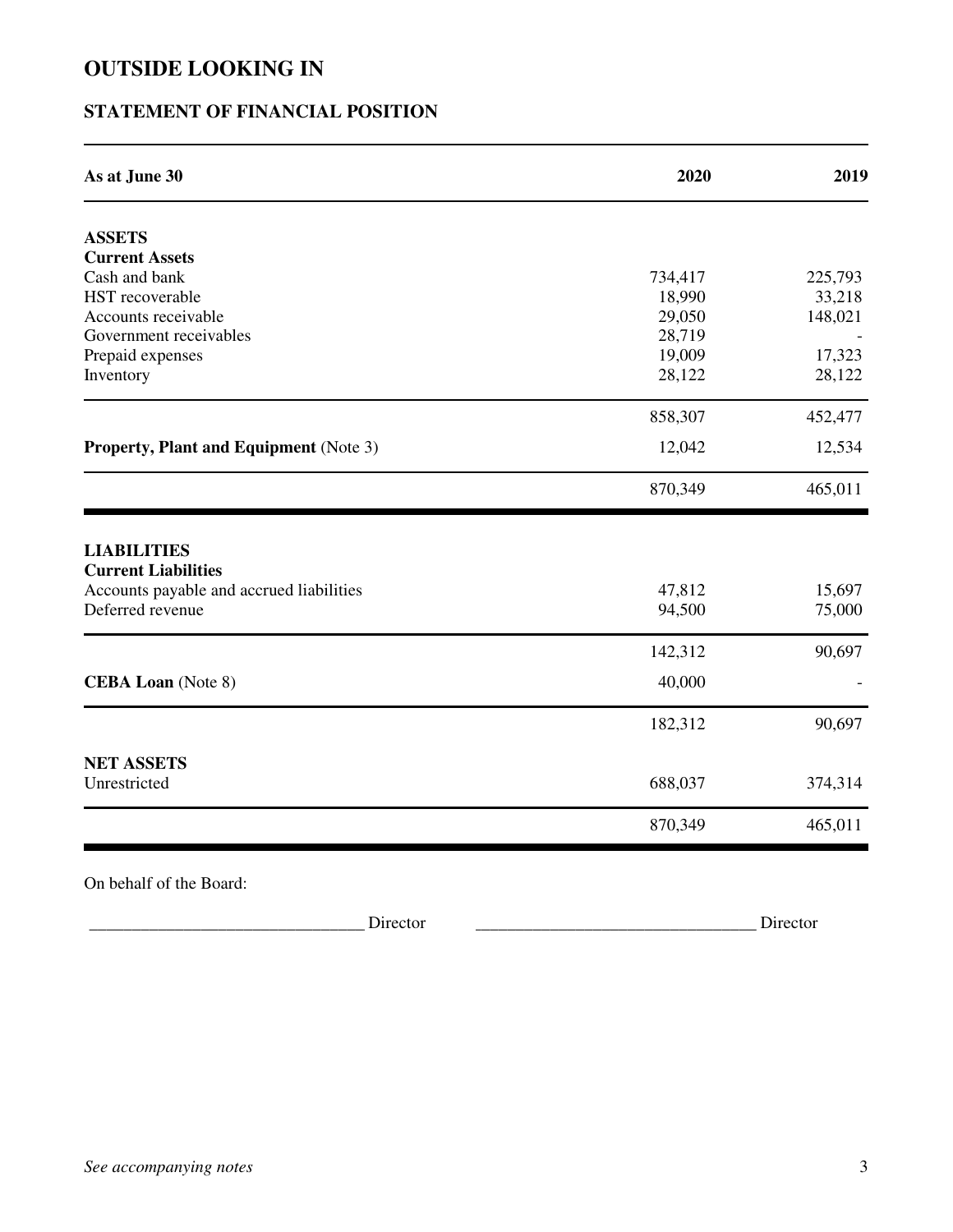# **STATEMENT OF OPERATIONS AND CHANGES IN NET ASSETS**

| For the year ended June 30             | 2020      | 2019       |
|----------------------------------------|-----------|------------|
| <b>Revenue</b>                         |           |            |
| Community fees                         | 535,500   | 275,000    |
| Sponsorship                            | 304,962   | 251,142    |
| Donations                              | 288,367   | 174,509    |
| In-Kind contributions                  | 78,808    | 305,000    |
| Government Grants (Note 5)             | 30,263    | 478,165    |
| <b>Ticket sales</b>                    | 3,925     | 27,288     |
| Merchandise                            | 169       | 10,517     |
| Other income                           | 70,221    | 659        |
|                                        | 1,312,215 | 1,522,280  |
| <b>Expenses</b>                        |           |            |
| Program expenses (Page 5)              | 589,371   | 1,195,130  |
| Administration expenses (Page 5)       | 409,121   | 518,646    |
|                                        | 998,492   | 1,713,776  |
| <b>Excess of Revenue over Expenses</b> | 313,723   | (191, 496) |
| <b>Net Assets, Beginning of Year</b>   | 374,314   | 565,810    |
| <b>Net Assets, End of Year</b>         | 688,037   | 374,314    |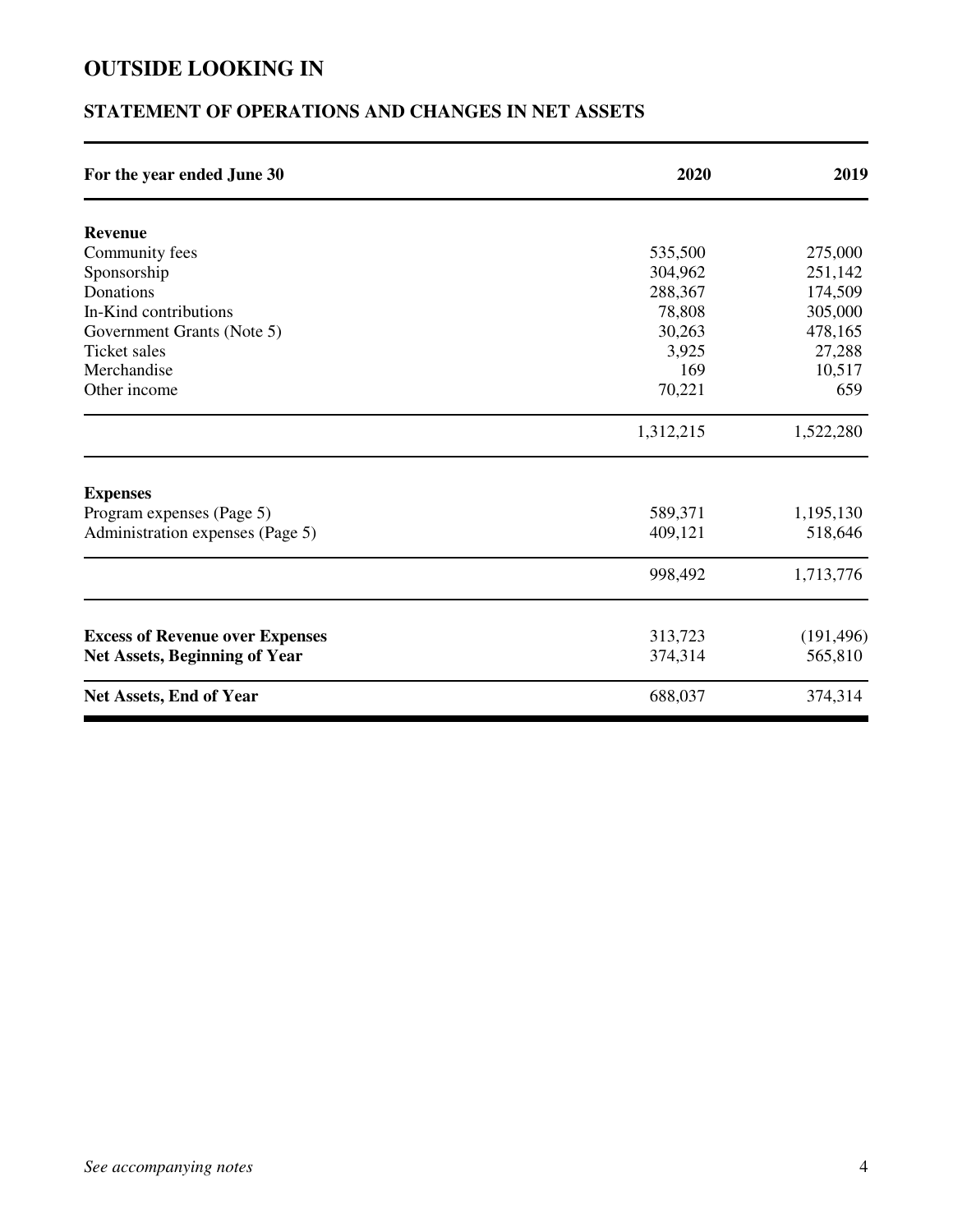## **SCHEDULE OF EXPENSES**

| For the year ended June 30                      | 2020    | 2019      |
|-------------------------------------------------|---------|-----------|
|                                                 |         |           |
| <b>Program Expenses</b><br>Program manager fees | 227,771 | 231,114   |
| Travel                                          | 163,565 | 158,948   |
| Artists fees                                    | 108,750 | 111,721   |
| <b>Future Leaders</b>                           | 40,702  | 143,521   |
| Venue and production costs                      | 21,134  | 145,025   |
| Advertising and promotion                       | 19,613  | 46,424    |
| Office and general                              | 5,480   | 9,160     |
| Rent                                            | 2,356   | 98,075    |
| In-kind program costs                           |         | 251,142   |
|                                                 | 589,371 | 1,195,130 |
| <b>Administration Expenses</b>                  |         |           |
| Wages and benefits                              | 234,161 | 246,710   |
| Office and general                              | 40,567  | 52,811    |
| Advertising and promotion                       | 35,480  | 13,110    |
| Professional fees                               | 33,584  | 46,475    |
| Rent                                            | 30,298  | 27,065    |
| Travel                                          | 12,485  | 2,134     |
| Insurance                                       | 4,305   | 3,971     |
| Amortization                                    | 4,219   | 3,397     |
| Interest and bank charges                       | 4,129   | 8,399     |
| Telephone and internet                          | 3,896   | 7,221     |
| Meals and entertainment                         | 2,431   | 1,642     |
| Subcontractor                                   | 2,211   | 100,839   |
| Repairs and maintenance                         | 1,355   | 4,872     |
|                                                 | 409,121 | 518,646   |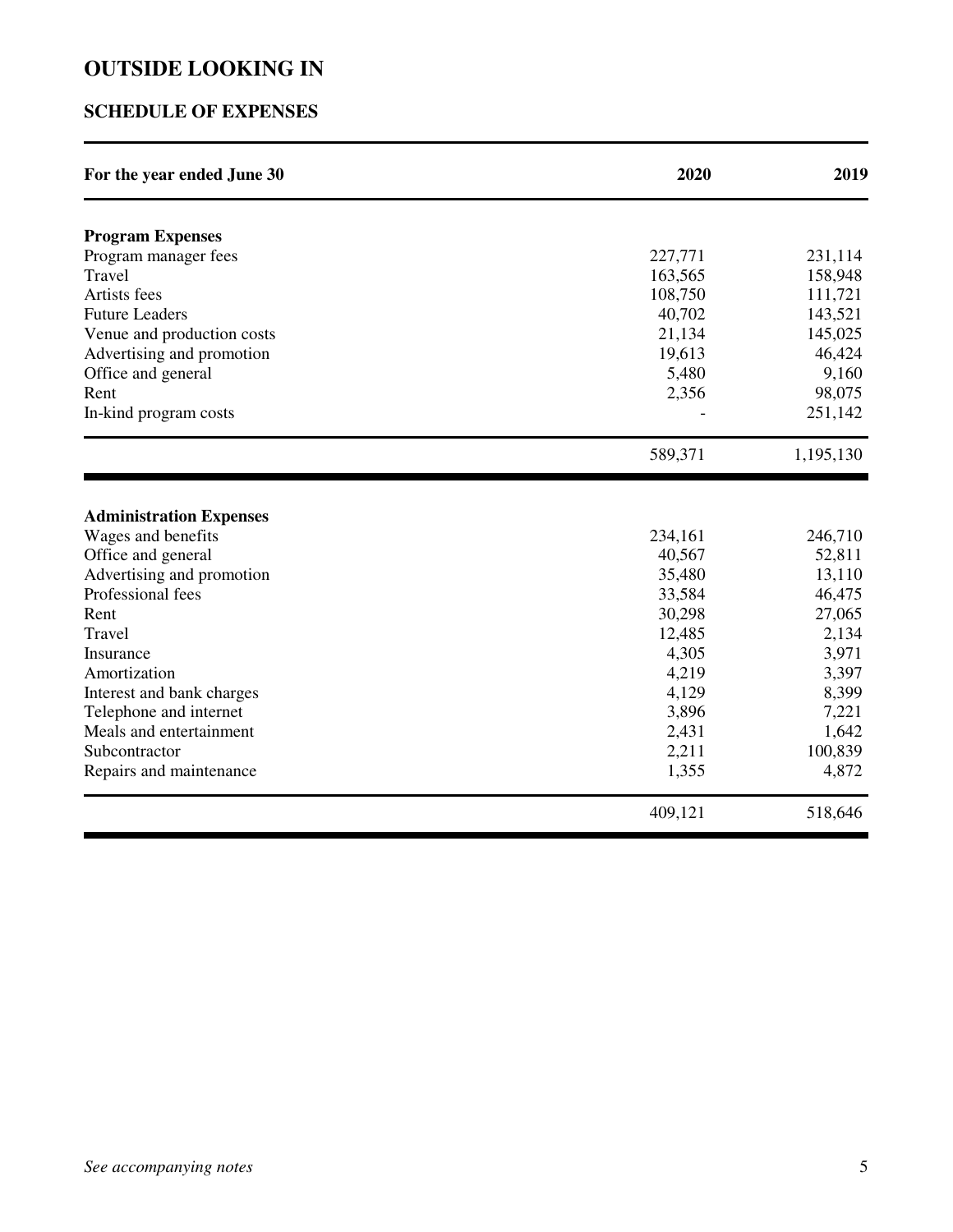## **STATEMENT OF CASH FLOWS**

| For the year ended June 30                                                               | 2020     | 2019       |
|------------------------------------------------------------------------------------------|----------|------------|
| <b>Cash Flows From Operating Activities</b>                                              |          |            |
| Excess of revenue over expenses                                                          | 313,723  | (191, 496) |
| Charges (credits) to income not involving cash<br>Amortization                           | 4,219    | 3,397      |
|                                                                                          | 317,942  | (188,099)  |
| Changes in non-cash working capital balances related to operations:                      |          |            |
| <b>HST</b> recoverable                                                                   | 14,228   | 37,233     |
| Inventory                                                                                |          | 3,537      |
| Accounts receivable                                                                      | 118,971  | 124,425    |
| Prepaid expenses                                                                         | (1,686)  | 82,677     |
| Accounts payable and government remittances payable                                      | 32,115   | (100, 738) |
| Government receivables                                                                   | (28,719) |            |
| Deferred revenue                                                                         | 19,500   | 24,730     |
|                                                                                          | 472,351  | (16, 235)  |
| <b>Cash Flows From Financing Activities</b>                                              |          |            |
| CEBA loan                                                                                | 40,000   |            |
|                                                                                          |          |            |
| <b>Cash Flows From Investing Activities</b><br>Purchase of property, plant and equipment | (3,727)  | (8,379)    |
| <b>Net Increase in Cash and Bank</b>                                                     | 508,624  | (24, 614)  |
| <b>Opening Cash and Bank</b>                                                             | 225,793  | 250,407    |
| <b>Closing Cash and Bank</b>                                                             | 734,417  | 225,793    |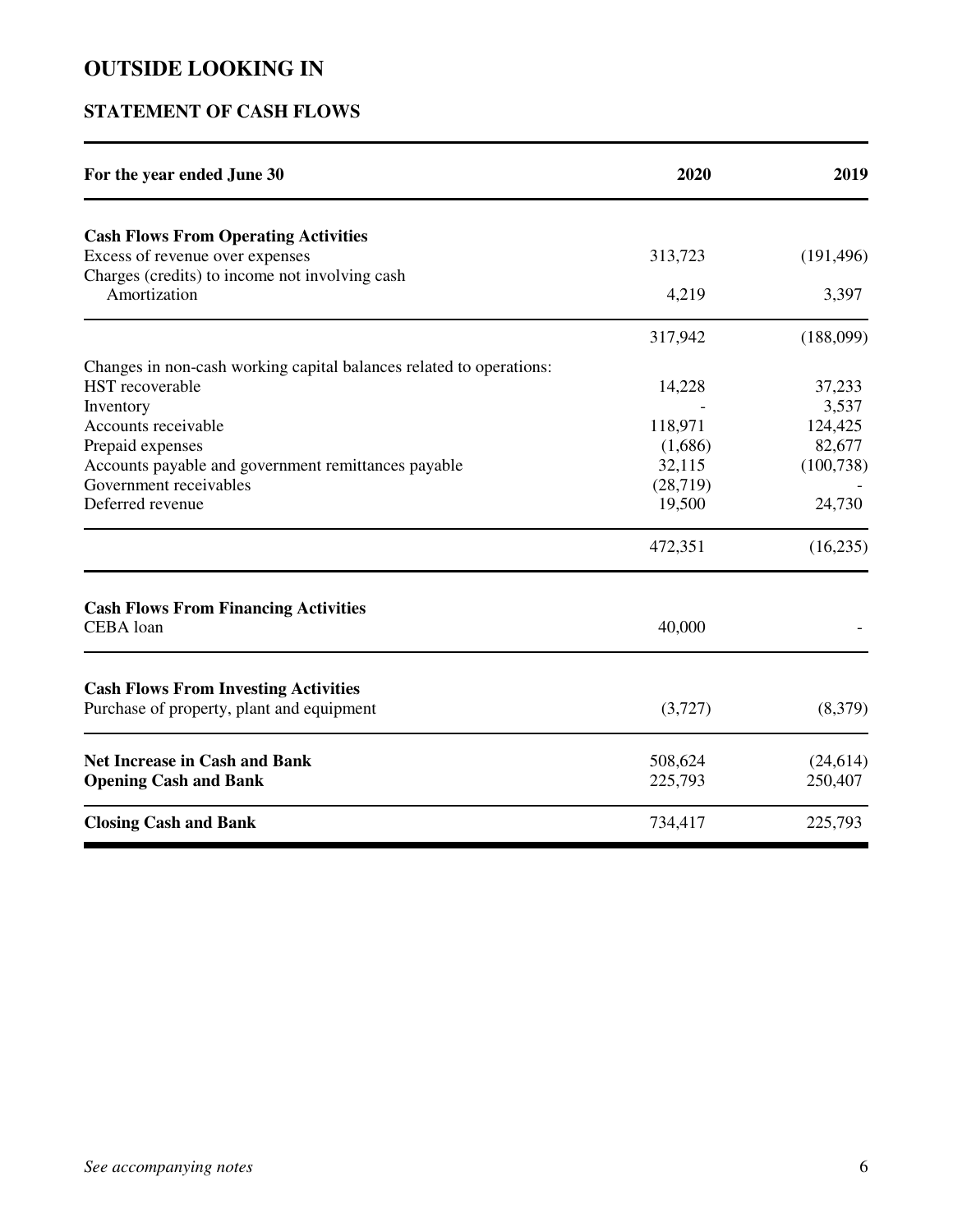#### **NOTES TO THE FINANCIAL STATEMENTS For the year ended June 30, 2020**

#### **1. PURPOSE AND STATUS OF THE ORGANIZATION**

Outside Looking In (the "Organization") is continued under the Canada Not For Profit Corporations Act. The purpose of the Organization is to empower Indigenous youth through the arts and to educate Canadians on Indigenous people through their performances. The Organization is a registered charity exempt from income tax under the Income Tax Act.

#### **2. SUMMARY OF SIGNIFICANT ACCOUNTING POLICIES**

These financial statements have been prepared in accordance with Canadian accounting standards for not-for-profit organizations and include the following significant accounting policies.

#### **(a) Use of Estimates**

The preparation of financial statements in conformity with Canadian accounting standards for notfor-profit organizations requires management to make estimates and assumptions that affect the amounts reported in the financial statements and accompanying notes. The most significant estimates relate to the value of in-kind contributions. Actual results could differ from those estimates.

#### **(b) Revenue Recognition**

Outside Looking In follows the deferral method of accounting for contributions. Unrestricted contributions are recognized as revenue when the amount is measurable and ultimate collection is reasonably assured. Restricted contributions are deferred until the period in which the related expenses are incurred. Revenue from ticket sales is recognized during the period the performance occurs, revenue from when the sale is made and the ticket is recognized when the product is sold to the customer.

#### **(c) In-Kind Contributions**

The Organization receives sponsorships in-kind from various contributors throughout the year. Inkind contributions are valued by the contributor and market value is agreed to by the Organization, based on the sponsorship provided, and included at the agreed upon rate on the statement of operations and changes in net assets.

#### **(d) Contributed Services**

Volunteers contribute time to assist the Organization in carrying out its art program. Because of the difficulty of determining their fair value, contributed services are not recognized in the financial statements.

#### **(e) Inventory**

Inventory, primarily consisting of finished goods, is valued at the lower of cost and net realizable value. Cost is determined using the first-in, first-out method.

#### **(f) Cash and Bank Overdraft**

Cash and bank overdraft consist of cash on hand, and cheques issued and outstanding.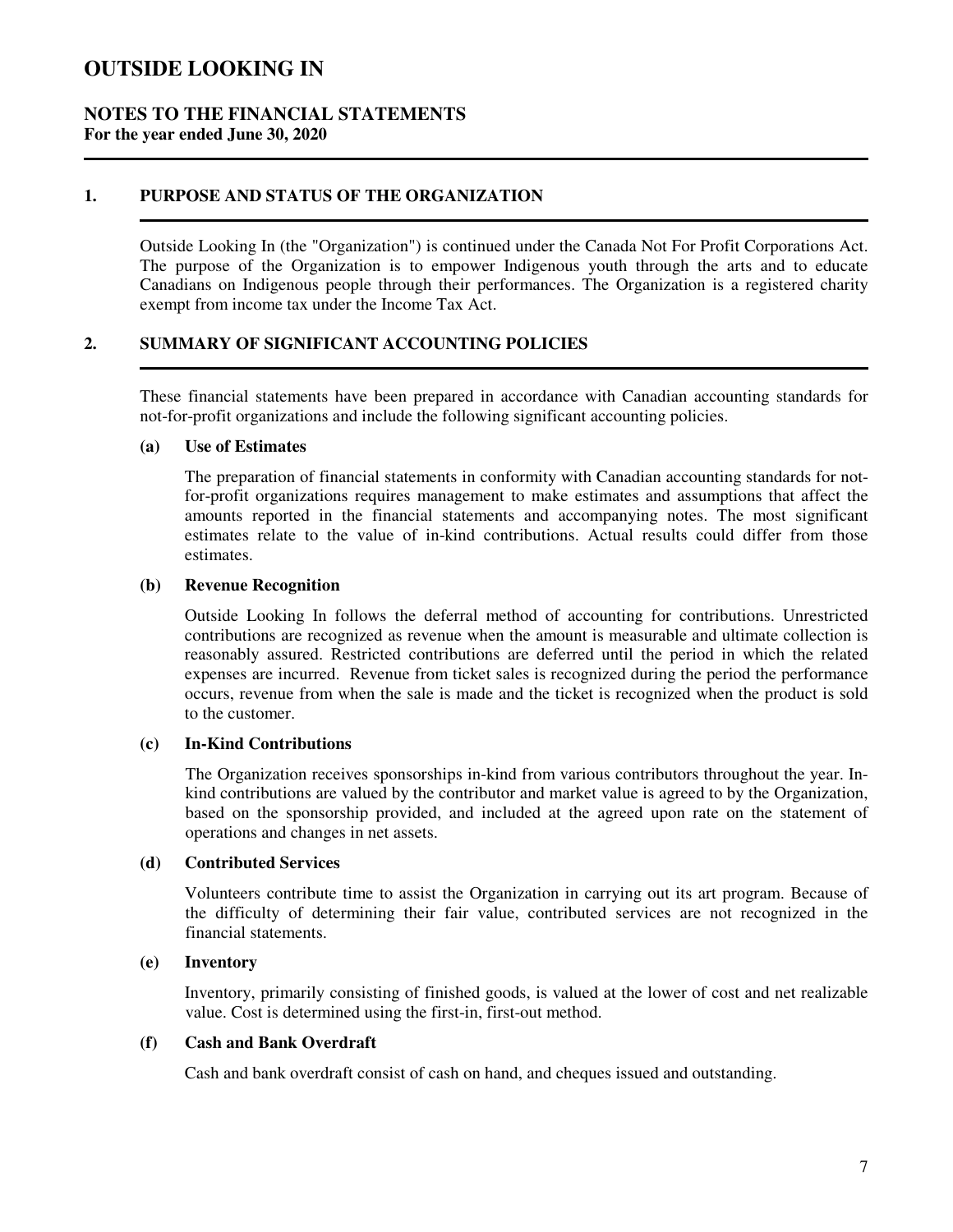### **NOTES TO THE FINANCIAL STATEMENTS For the year ended June 30, 2020**

#### **2. SUMMARY OF SIGNIFICANT ACCOUNTING POLICIES** (continued)

### **(g) Property, Plant and Equipment**

Property, plant and equipment is stated at cost. Amortization is provided for in the accounts as follows:

| Furniture and fixtures | 20% declining balance |
|------------------------|-----------------------|
| Computer equipment     | 30% declining balance |

In the year of acquisition, amortization is provided for at one-half of the above rates. No amortization is provided for in the year of disposal.

| 3. | PROPERTY, PLANT<br><b>AND EQUIPMENT</b>      | <b>Accumulated</b><br>Amortization<br>Cost |                 | 2019<br>2020  |                 |
|----|----------------------------------------------|--------------------------------------------|-----------------|---------------|-----------------|
|    | Furniture and fixtures<br>Computer equipment | 5,319<br>34,583                            | 4,515<br>23,345 | 804<br>11,238 | 1,005<br>11,529 |
|    |                                              | 39,902                                     | 27,860          | 12,042        | 12,534          |

## **4. CREDIT FACILITY**

The Organization has a credit facility with TD Canada Trust with a maximum limit of \$10,000. Interest is charged by the lender at prime plus 4.25% per annum.

| <b>GRANTS</b>                             | 2020   | 2019    |
|-------------------------------------------|--------|---------|
| Government of Canada                      |        | 405,000 |
| <b>Ontario Arts Council</b>               | 30,263 | 32,895  |
| Toronto Arts Council                      |        | 15,000  |
|                                           | 30,263 | 452,895 |
| Prior year deferred grant revenue applied |        | 25,270  |
|                                           | 30,263 | 478,165 |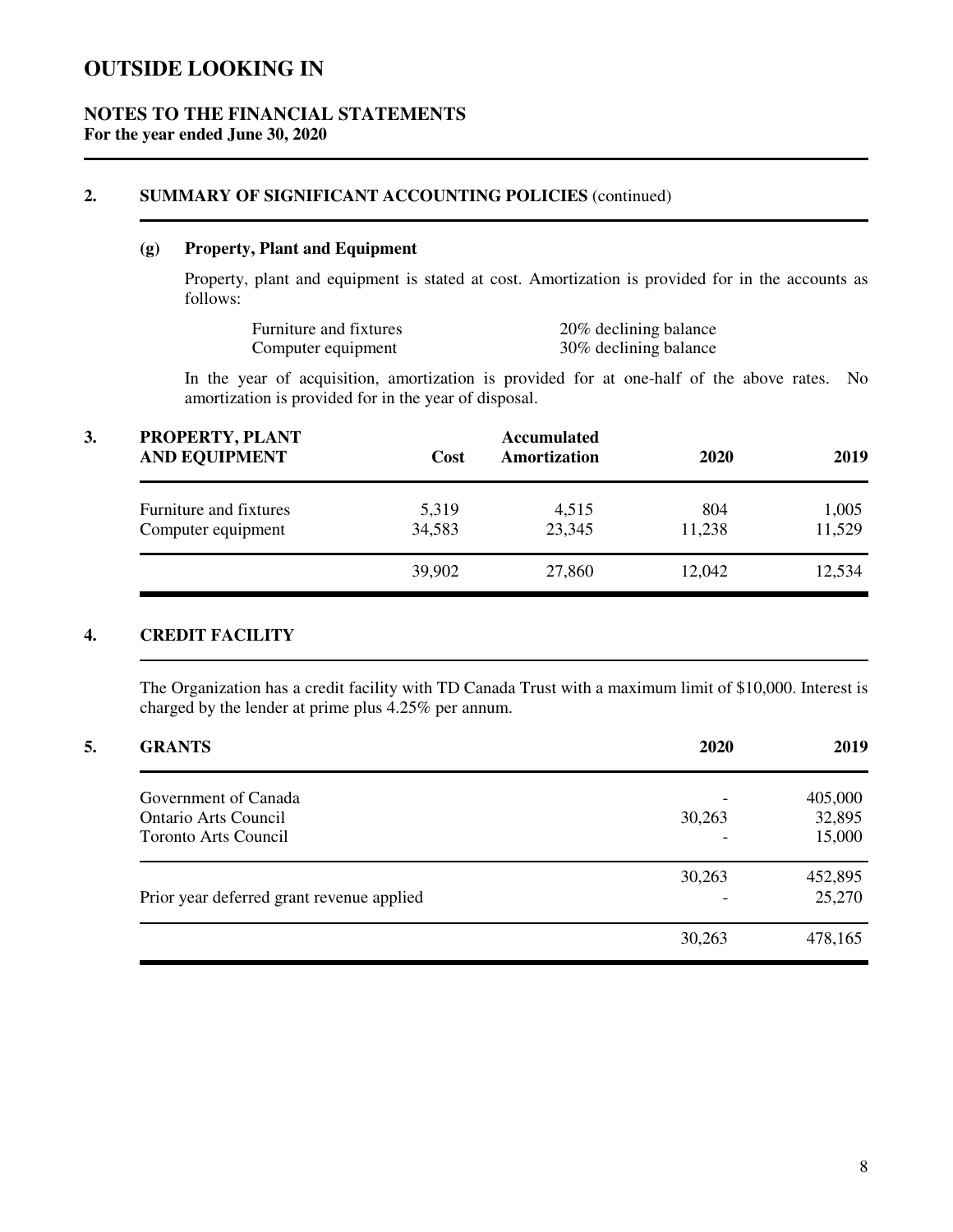#### **NOTES TO THE FINANCIAL STATEMENTS For the year ended June 30, 2020**

#### **6. FINANCIAL INSTRUMENTS**

The Organization is exposed to various risks through its financial instruments. The following analysis provides a measure of the Organization's risk exposures and concentrations at June 30, 2020.

#### **Liquidity Risk**

Liquidity risk is the risk that the Organization will encounter difficulty in meeting its obligations associated with financial liabilities. The Organization is, therefore, exposed to liquidity risk with respect to its cash and outstanding cheques, accounts payable and bank indebtedness. The Organization's ability to meet obligations depends on receipt of funds from various sources. In the opinion of management, the liquidity risk exposure to the Organization is not significant.

#### **Credit Risk**

Credit risk arises as a result of the potential non-performance by counterparties of contract obligations which could lead to a financial loss to the Organization. The Organization's credit risk relates to its amounts receivable. In the opinion of management, the credit risk exposure to the Organization is not significant due to the nature of the amounts receivable.

## **7. COMPARATIVE FIGURES**

Certain of the prior year's figures, provided for purposes of comparison, have been reclassified to conform with the current year's presentation.